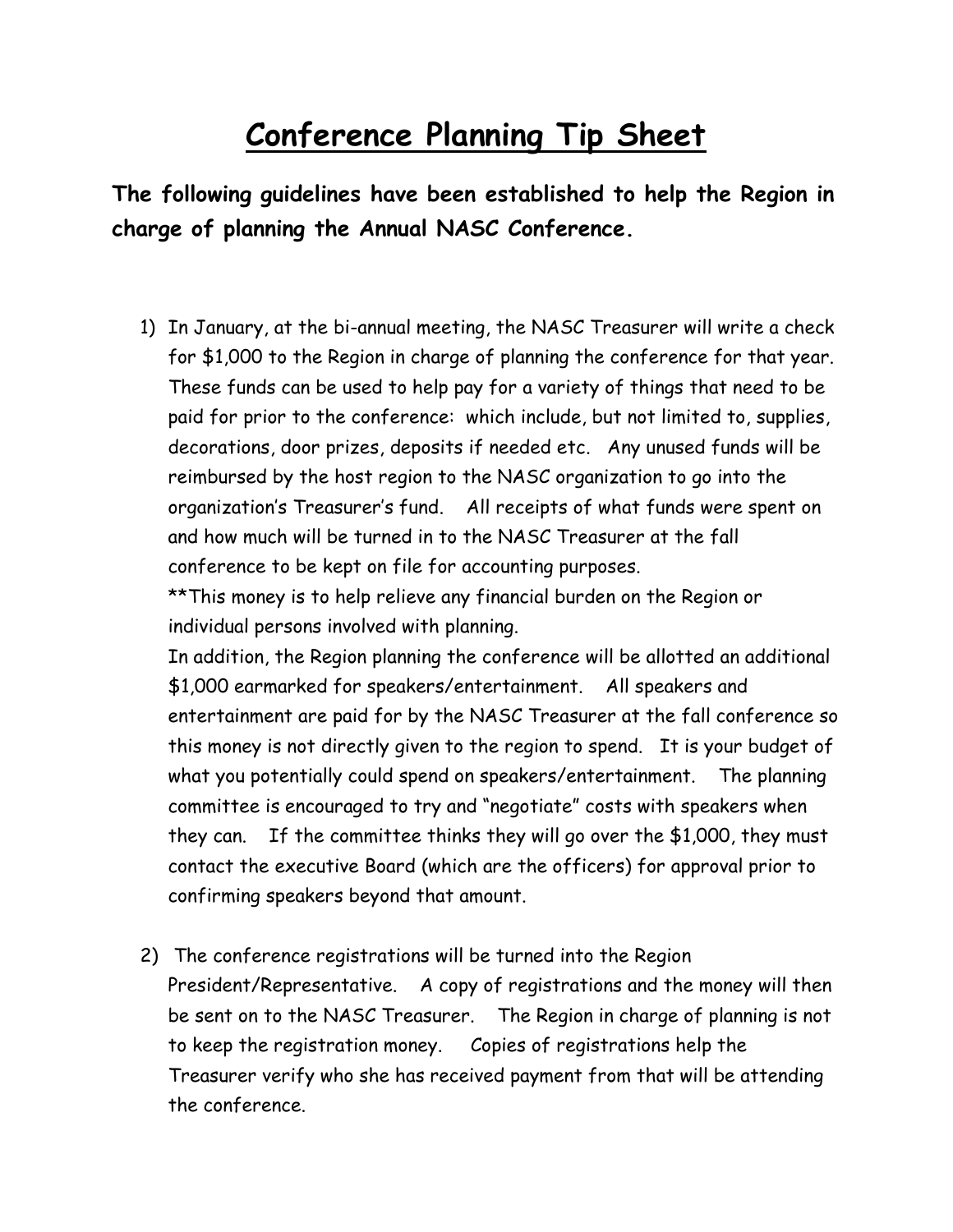- 3) The registration costs will be set at \$95.00 for future conferences. This amount can only be changed by the NASC Association at one of our bi-annual meetings.
- 4) Paid members of NASC who are  $1<sup>st</sup>$  time conference attendees are eligible to have one night of their hotel stay paid for by the NASC Association. This will be for one NEW attendee from each Region. If a Region does not have any NEW attendees from their area, this benefit will be forfeited for that region for the current conference. If there is more than one NEW attendee by any region, one name will be drawn from those eligible. This information needs to be included on the Conference Registration when it is mailed out.
- 5) Conference planners are asked to make sure what types of things will cost extra i.e.) microphones, screens, Wi-Fi, projector and any other AV equipment needed. What things will the facility provide in the cost of the rent and what things will be additional costs to use.
- 6) Conference planners will have to work with location of the hospitality room or decide if they even want to have one. This will vary from year to year depending on the location of the conference and how the host region wants to manage.
- 7) Planning regions will put on the registration form that any cancellations will not be honored for reimbursement if it is less than 2 weeks prior to the conference. This has to be a firm deadline as counts for meals need to be finalized. Early Bird registration cost will be \$95. Any late registrations will be charged \$145. Planning region will set the deadline for registrations and this will be noted on the Registration form. As long as the registration is postmarked the date registrations are due, it will be accepted. Any postmarked after the deadline date will pay the higher fee. Registration forms must be out no later than July  $1<sup>st</sup>$  to give attendees ample